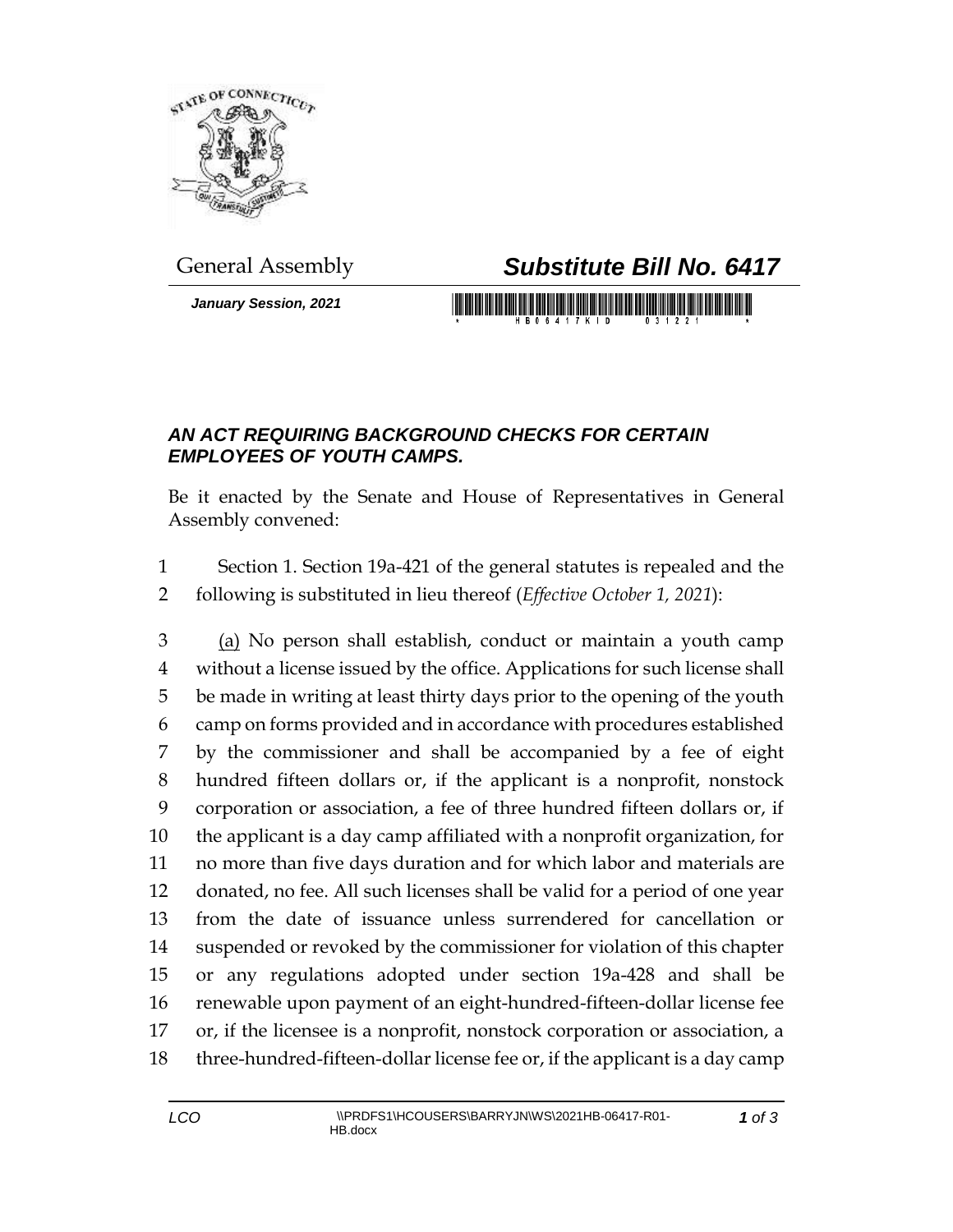affiliated with a nonprofit organization, for no more than five days duration and for which labor and materials are donated, no fee.

 (b) On and after October 1, 2022, any licensee shall require any prospective employee eighteen years of age or older, who is applying for a position at a youth camp that requires the provision of care to a child or involves unsupervised access to a child, to submit to a comprehensive background check. The background check shall include, 26 but not be limited to, a  $(1)$   $(A)$  national criminal history record check,  $(B)$  check of the state child abuse registry established pursuant to section 28 17a-101k, (C) check of the registry established and maintained pursuant to section 54-257, and (D) search of the National Sex Offender Registry Public Website maintained by the United States Department of Justice, or (2) check by a third-party provider of criminal history record checks conducted through a centralized database established by an independent national organization. Prior to each check of the state child abuse registry conducted pursuant to this subsection, (i) a licensee shall submit to the office an authorization for the release of personal information signed by the prospective employee, on a form prescribed by the office, and (ii) the office shall submit such authorization to the Department of Children and Families. (c) Pending completion of all background check components

 described in subsection (b) of this section, a prospective employee may begin work on a provisional basis, provided such prospective employee is supervised at all times by an employee who was subjected to a background check described in subsection (b) of this section within the past five years.

 (d) Each licensee shall maintain, and make available for inspection upon request of the office, any documentation associated with a comprehensive background check described in subsection (b) of this section, for a period of not less than five years from the date of (1) completion of such background check, if the subject of the comprehensive background check was not hired by the licensee, or (2) separation from employment, if the subject of the comprehensive